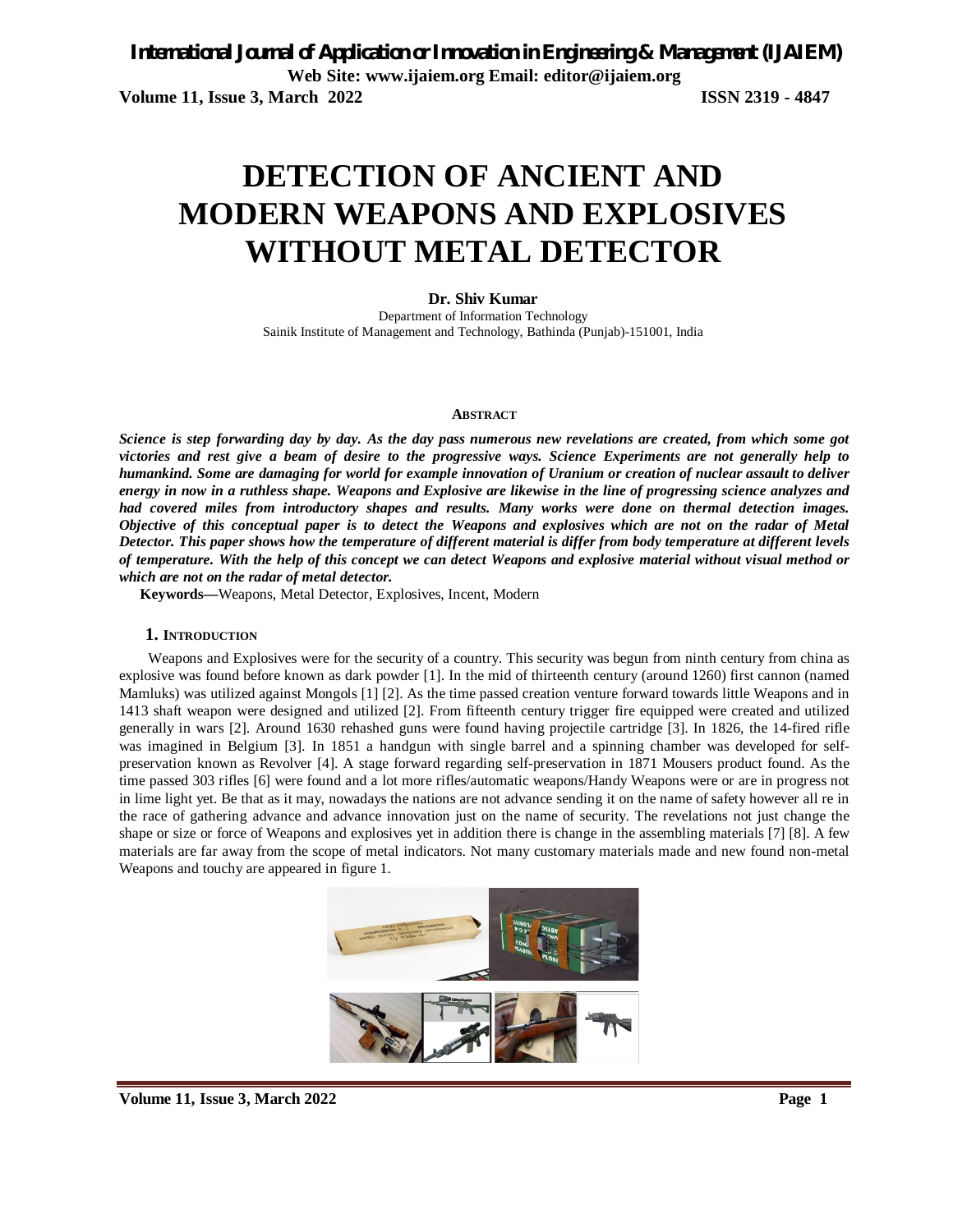### *International Journal of Application or Innovation in Engineering & Management (IJAIEM)* **Web Site: www.ijaiem.org Email: editor@ijaiem.org Volume 11, Issue 3, March 2022 ISSN 2319 - 4847**

**Figure 1:** Sample of traditional materials made and new discovered non-metal Weapons and explosive.

In this paper, we have introduced the temperature of various materials as contrast with human body; all are in same ecological conditions. The primary objective of this examination work is the way to distinguish the Weapons and explosives material with human body which is not in the radar of metal locator

### **2. RELATED WORK**

The first paper in its kind [9], the thermal cameras is here often a better choice than a normal visual camera. Thermal cameras are very useful for the surveillance and detection of intruders, because of their ability to 'see' during the night. For trespasser detection, classification is often based on temperature and simple shape cues This paper uses Infrared cameras can be made either as scanning devices, capturing only one point or one row of an image at a time, or using a staring array, as a two-dimensional infrared focal plane array (IRFPA) where all image elements are captured at the same time with each detector element in the array.

Another work [10] for estimates the gait parameters by fitting a 3D kinematic model to the 2D silhouette extracted from the thermal images. IR data used in by real human walking data in indoor environment. In this work camera is stationery and humans are walking in constant direction.

In Another important paper [11], Mean Absolute Error (MAE) and Root-Mean-Squared-Error (RMSE) were adopted to express the difference between the proposed framework and the verified device. Also, a Deep-learning based method requires more computing power and time than traditional image processing methods; it can overcome uncontrolled and complex environments in practical applications.

Another important paper [12] a common approach to detect temperature of human by single frame of thermal video has been proposed in this paper. Comparing with different key frame extraction methods it is a non-contact method. This approach does not need specific vision equipment. The proposed method offers an involuntary non-contact method to detect face in a frame, and it consequently it gives an easy way to read the face temperature of the human being. Viola Jones algorithm was established on object detection by extracting some particular features from the image. Detection of a face in a video stream & author established alignment of face which one is straight with the help of sobel edge detection by automatic frame extraction method. In every process to get more details by applying less effort is difficult task so here temperature estimation of body by using single frame of the thermal video is a one way to minimize the cost of computations by obtaining key frame which gives whole face details. The implementation results show that the proposed method can achieve a high accuracy and in future it can serve the real-time task.

### **3. EQUIPMENT AND ENVIRONMENT OF WORKING**

To separate the example OF VARIOUS MATERIALS WITH ITS ACTUAL PROPERTY OF WHICH PRESENT DAY AND OLD WEAPONS WAS ACCEPTED NAME AS FOLLOW.

| Sr No | <b>Item Description</b>          | <b>Item Name</b> |
|-------|----------------------------------|------------------|
|       | Metal                            | Iron             |
| 2     | Alloy                            | <b>Steel</b>     |
| 3     | Human Body                       | Body             |
| 4     | Metal used for alloy and used as | Aluminum         |
|       | coolant                          | Copper           |

**Table 1:** Sample of different materials taken with Physical Property of Sample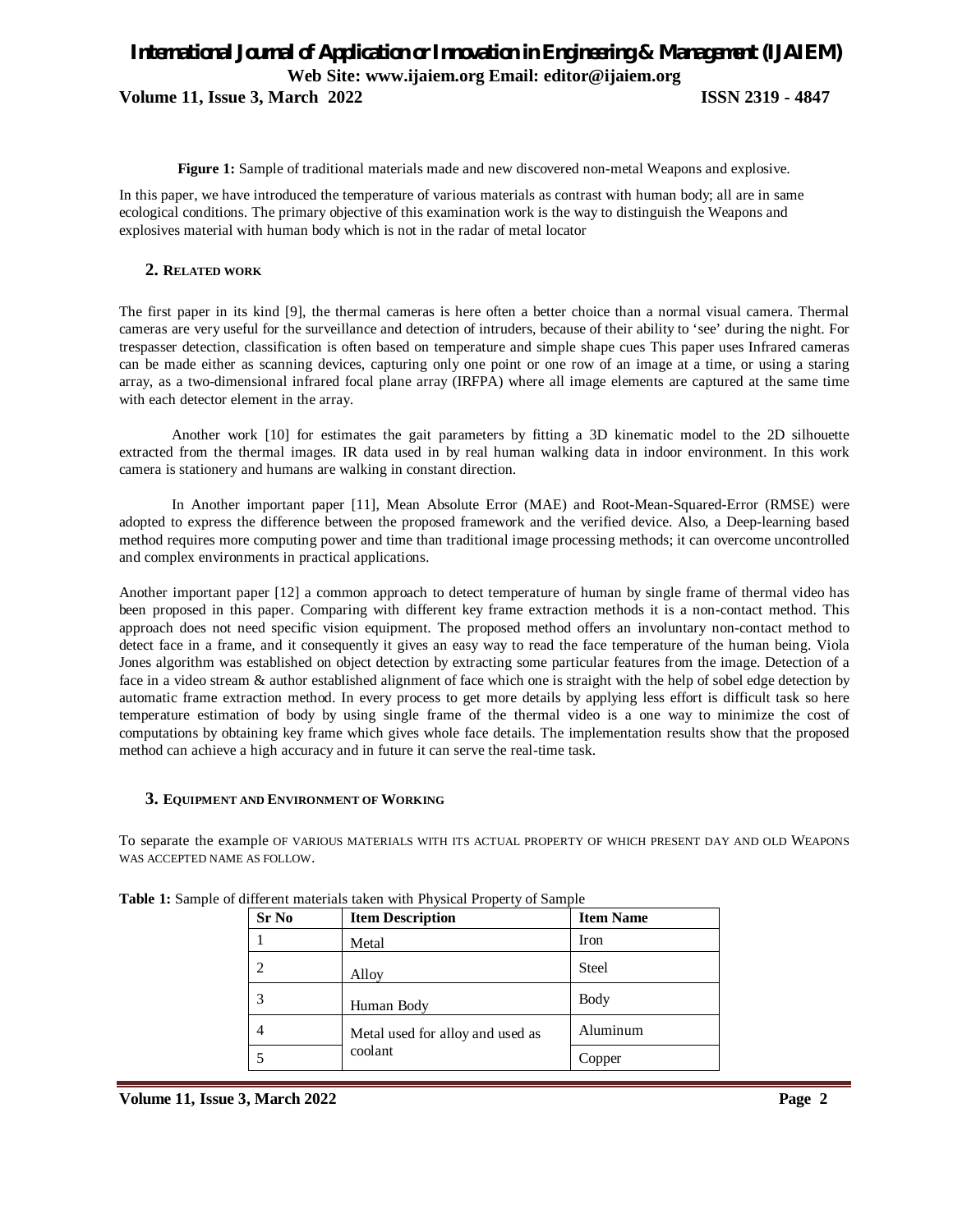**Volume 11, Issue 3, March 2022 ISSN 2319 - 4847**



In above list, Iron was initially used as Weapons and also in explosion material such as hand grenades. An alloy i.e. steel was taken as it consist of Nickel up to 20% for harden material. Also alloys are frequently used for Weapons and Explosion material. Metal like Aluminum and Copper was used as these metals are used as coolant and also a part of current material of Weapons and Explosives. In the category of Non-Metals Nylon (a kind of plastic) is frequently used for making Plastic Bomb. Also Nylon Fiber is used to making fine quality of Weapons these days [7]. As carbon is consider as hardest material and light in weight [13, 14]. Carbon is also used to make Carbon Guns and Bullets [8], so carbon is one of the members in list.

An infrared temperature estimation weapon was utilized for this analysis on Surface Temperature with Fahrenheit (F) mode to gauge the surface temperature of the material utilized.



**Figure 2:** An infrared temperature measurement gun set on Surface with Fahrenheit Mode

Tests on Material Samples were tried in two conditions with various conditions and temperature variety. In Indoor Environment the fan was at sluggish development and the room was twofold roofed. Then again, in Outdoor Environment, it was on open rooftop with direct daylight.

|  |  | Table 2: Temperature variation for testing samples |  |  |  |  |
|--|--|----------------------------------------------------|--|--|--|--|
|--|--|----------------------------------------------------|--|--|--|--|

| Indoor  | 70.8f |       | 75.3 f |        | 76.6 f |        | 77.1 f |
|---------|-------|-------|--------|--------|--------|--------|--------|
| Outdoor |       | 62.9f |        | 77.5 f |        | 112.8f |        |

### **4. EXPERIMENTAL DISCUSSION AND RESULTS**

First Infra-Red Thermal Gun was tried for blunder location. According to various varieties no mistake was found in Temperature. After Error discovery Gun was determined to Surface Temperature Mode. On testing the Material Samples at Indoor Environment with fan and twofold roofed room following outcomes were found:

|                | <b>Table 5.</b> Indoor Environment results of samples |           |           |           |            |  |  |  |
|----------------|-------------------------------------------------------|-----------|-----------|-----------|------------|--|--|--|
| Sr. No         | <b>Item Name</b>                                      | at 70.8 f | at 75.3 f | at 76.6 f | at $77.1f$ |  |  |  |
|                | Body                                                  | 70.8      | 79.2      | 88.5      | 88.9       |  |  |  |
| 2              | Iron                                                  | 71.9      | 72.6      | 76.8      | 77         |  |  |  |
| 3              | Steel                                                 | 75.2      | 75.2      | 77.9      | 77.9       |  |  |  |
| $\overline{4}$ | Wood                                                  | 71        | 74.3      | 76.8      | 77         |  |  |  |
| 5              | Aluminum                                              | 73.5      | 74.1      | 77        | 77.1       |  |  |  |
|                |                                                       |           |           |           |            |  |  |  |

**Table 3:** Indoor Environment results of samples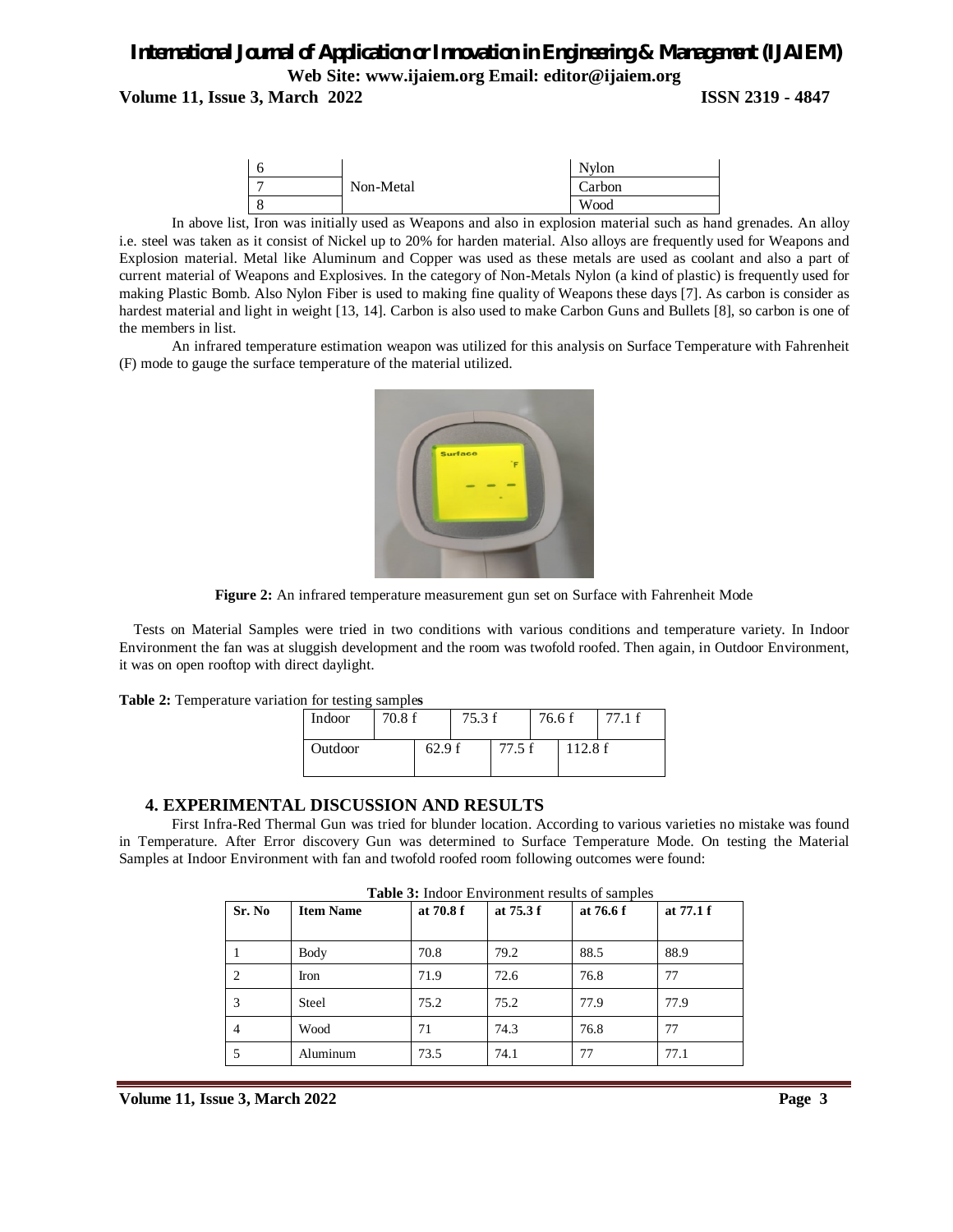**Volume 11, Issue 3, March 2022 ISSN 2319 - 4847**

| υ       | Copper       | 70.1 | 74.3 | 77   | 77   |
|---------|--------------|------|------|------|------|
|         | <b>Nylon</b> | 70   | 74.5 | 76   | 76.3 |
| $\circ$ | Carbon       | 73.6 | 78.3 | 79.7 | 80.1 |

Graphical Representations of Table Number 3 is as follow:



**Figure 3:** Indoor Environment results of samples

Further, we tried same Material Samples in Outdoor Environment with open climate and under direct daylight following outcomes were found:

| Sr No          | <b>Item Name</b> | at<br>62.9f | at<br>77.5f | at<br>112.8f |
|----------------|------------------|-------------|-------------|--------------|
| $\mathbf{1}$   | Body             | 87.5        | 89.9        | 95.7         |
| $\overline{c}$ | Iron             | 66.9        | 80.7        | 107.9        |
| 3              | Steel            | 62.6        | 78.6        | 86.3         |
| $\overline{4}$ | Wood             | 68.3        | 76.5        | 108.3        |
| 5              | Aluminum         | 71.7        | 79.8        | 97.7         |
| 6              | Copper           | 65.2        | 76.7        | 110.6        |
| 7              | Nylon            | 70          | 86.3        | 93.2         |
| 8              | Carbon           | 69.8        | 77.5        | 117.6        |

| Table 4: Outdoor Environment results of samples |
|-------------------------------------------------|
|-------------------------------------------------|

Graphical Representations of Table Number 4 is as follow: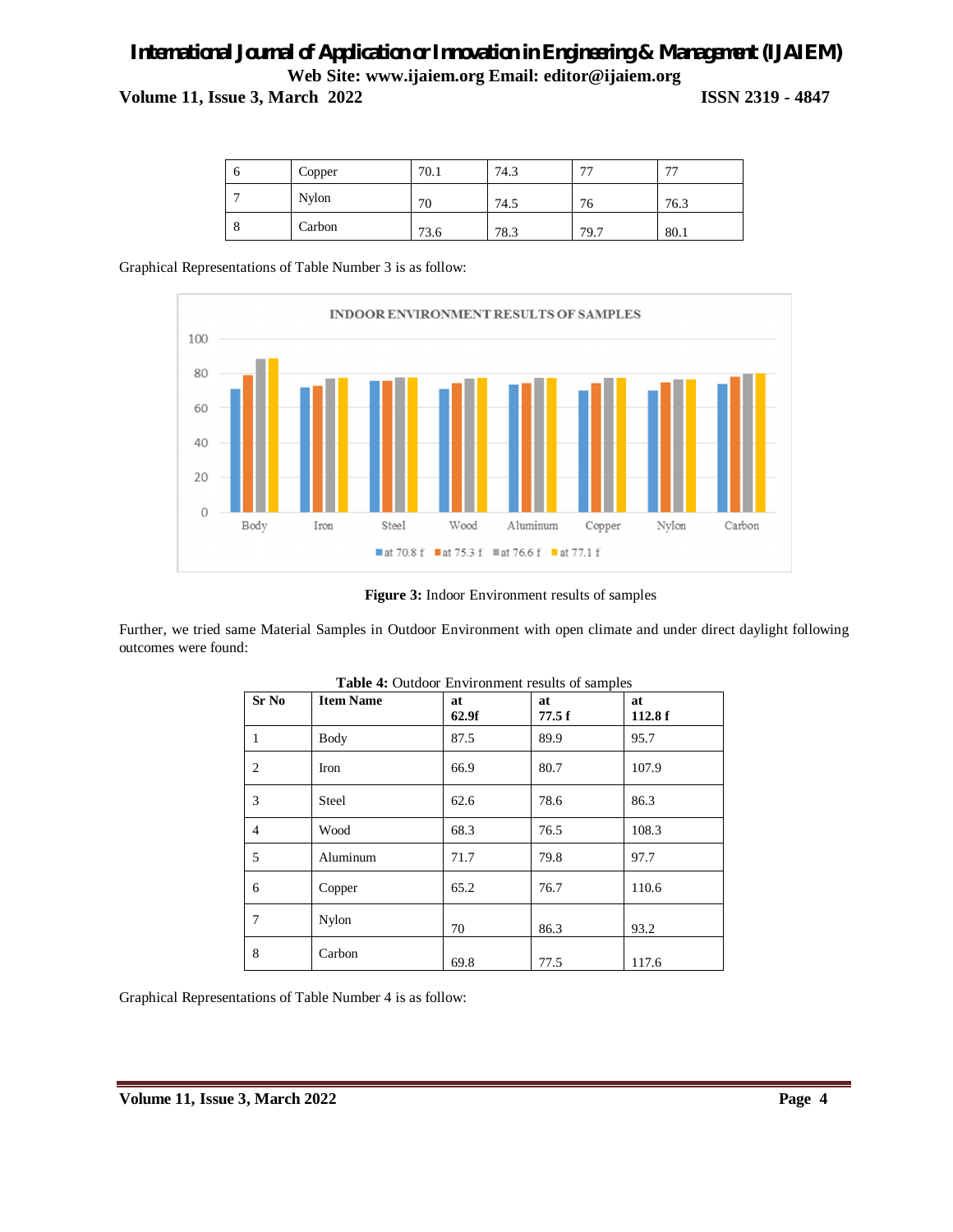**Volume 11, Issue 3, March 2022 ISSN 2319 - 4847**



**Figure 4:** Outdoor Environment results of samples

Table Number 5 is blend of Table Number 3 and Table Number 4 for clarifying in detail that the temperature of Body is vary as contrast with Sample Material by which Modern and Ancient Weapons and Explosives made of.

| <b>Items</b> | at    | at     | research of semipres<br>At | at     | at     | at    | at     |
|--------------|-------|--------|----------------------------|--------|--------|-------|--------|
|              | 62.9f | 70.8 f | 75.3f                      | 76.6 f | 77.1 f | 77.5f | 112.8f |
| Body         | 87.5  | 70.8   | 79.2                       | 88.5   | 88.9   | 89.9  | 95.7   |
| Iron         | 66.9  | 71.9   | 72.6                       | 76.8   | 77     | 80.7  | 107.9  |
| Steel        | 62.6  | 75.2   | 75.2                       | 77.9   | 77.9   | 78.6  | 86.3   |
| Wood         | 68.3  | 71     | 74.3                       | 76.8   | 77     | 76.5  | 108.3  |
| Aluminum     | 71.7  | 73.5   | 74.1                       | 77     | 77.1   | 79.8  | 97.7   |
| Copper       | 65.2  | 70.1   | 74.3                       | 77     | 77     | 76.7  | 110.6  |
| <b>Nylon</b> | 70    | 70     | 74.5                       | 76     | 76.3   | 86.3  | 93.2   |
| Carbon       | 69.8  | 73.6   | 78.3                       | 79.7   | 80.1   | 77.5  | 117.6  |

**Table 5:** Combination of Table Number 3 and Table Number 4 i.e. combination of Indoor and Outdoor Environment results of samples

Same of above table Number 5 is shown below as Graphical Representation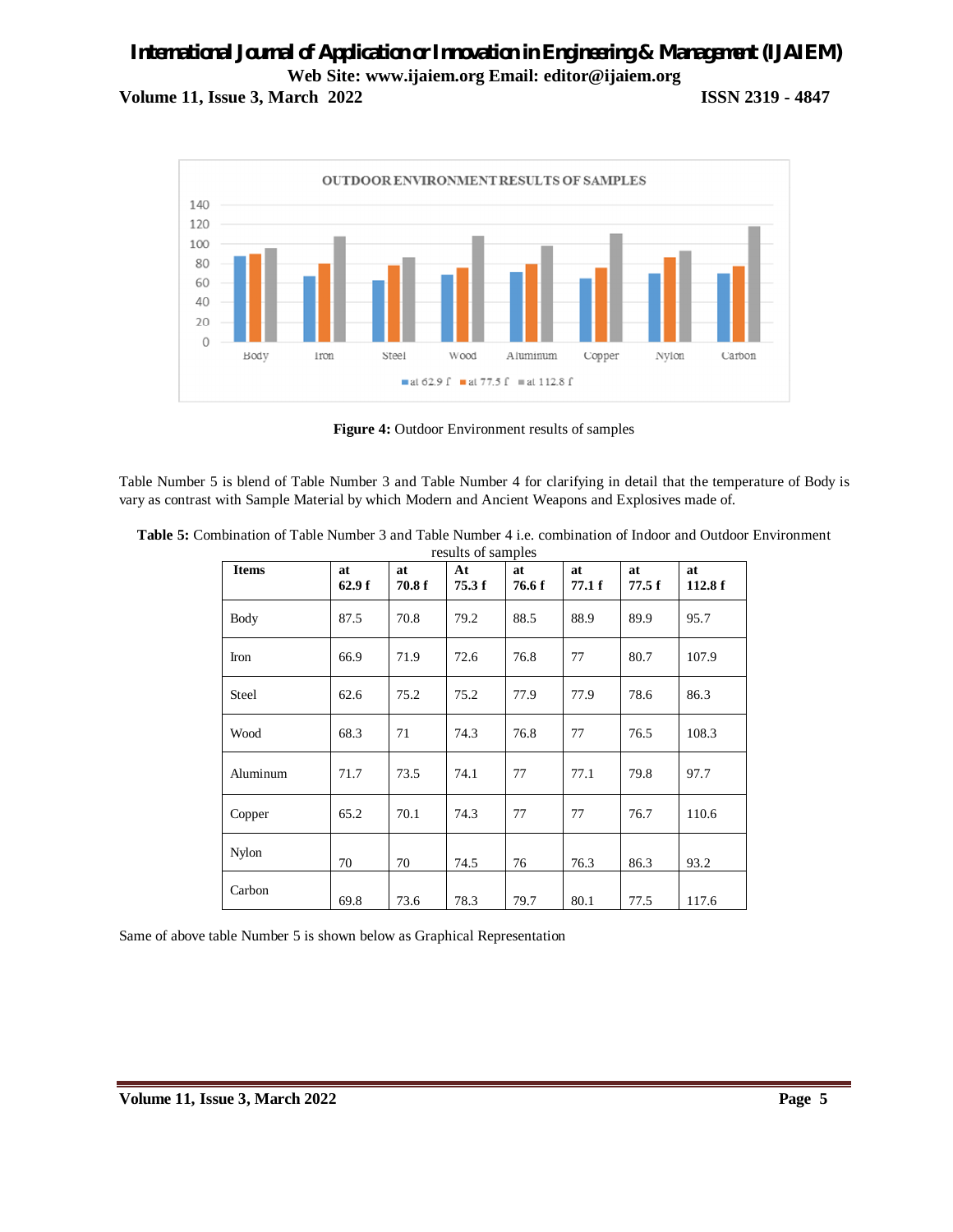**Volume 11, Issue 3, March 2022 ISSN 2319 - 4847**



**Figure 5:** Combination of Graph 3 and Graph 4 i.e. combination of Indoor and Outdoor Environment results of sample

It was seen that the body temperature was consistently vary with Material's temperature, so same outcomes can be caught by High-Definition Thermal Detection Camera graphically in picture [9] [10] and in moving edges or recordings [12].

### **5. CONCLUSION AND FUTURE WORK**

In this paper, we have introduced that material by which Modern and Ancient Weapons and Explosives made of for example A Metal, An Alloy, Fiber and Carbon etc. have distinctive Surface Temperature as compare to Human Body. We have tried Sample Material in indoor and open air the two conditions from 17 Degree Celsius to 44 Degree Celsius. Material Samples were set in various conditions i.e., Sample Material and Body was under direct daylight and was in conceal under twofold rooftop fabricating as well. We find the Surface Temperature of all the materials which we used is different from Human Body. Some material shows low temperature and some materials show higher temperature from Human Body. So High Definition Thermal Detection Camera can detect and show Arm and Explosive made up of any material differently than Human Body even over the clothes. In this paper we test the surface temperature of all the material without in contact of human body, so. Hence, this procedure can be utilized to recognize the Modern and Ancient Weapons and Explosives without Metal Detector for the benefit of temperature.

For Future, this work can be additionally analyzed with the assistance of High-Definition Thermal Camera and with a test system program of warm location under positive and non-great conditions.

### **REFERENCES**

#### **Web Reference:**

- [1] https://en.wikipedia.org/wiki/History\_of\_the\_firearm
- [2] https://en.wikipedia.org/wiki/Hand\_cannon
- [3] https://en.wikipedia.org/wiki/Repeating\_rifle
- [4] https://en.wikipedia.org/wiki/Revolver
- [5] https://en.wikipedia.org/wiki/Mauser
- [6] https://en.wikipedia.org/wiki/Lee%E2%80%93Enfield